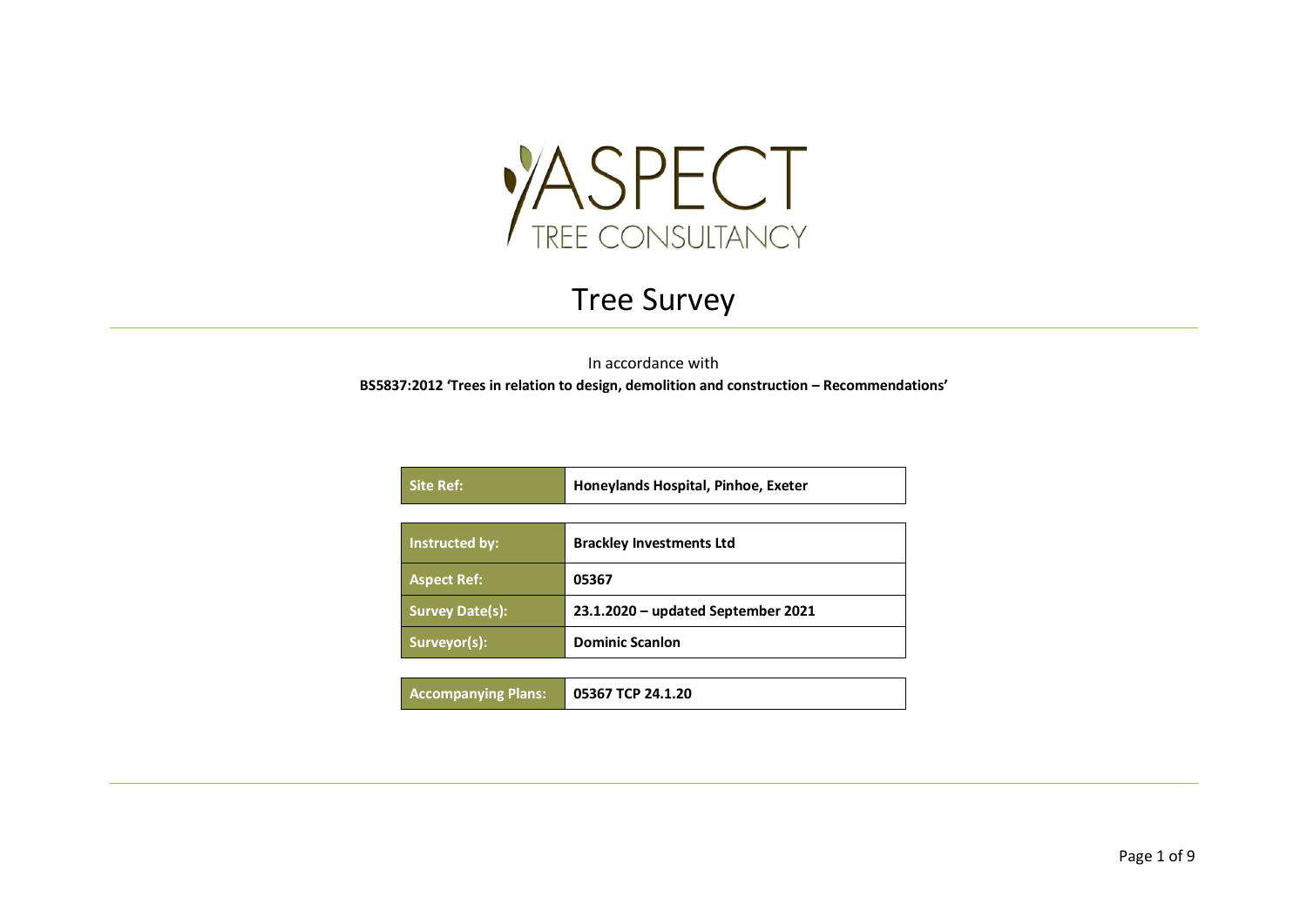

### Using the Tree Survey Data

**Species** Consideration should be given to whether trees are evergreen or deciduous, density of foliage, and potential nuisance factors such as susceptibility to honey dew drip, branch drop, fruit fall etc.

**Canopy Spread**

Measured on accessible compass points (estimated where access is restricted) - illustrating approximate current canopy size/shape. Consideration should be given to the existing and future spread of retained trees. Suitable separation between structures and tree canopies should be designed to avoid future nuisance, domination and unreasonable spatial relationships.

**Tree Height**

Tree heights are shown in the survey data and represented on plan by the shadow arc (existing height = radius of shadow arc). Future potential height may also be shown represented by a second arc.

Young trees (up to ½ their potential age) generally require enough space to mature if long term retention is planned. Care must be taken with older trees as they are generally more

**Age Class** susceptible to damage, and less tolerant of injury/harm through a) root damage; b) compaction of soil; and c) excessive and/or repeated pruning. Adequate space should be allowed for long term physical retention and future maintenance.

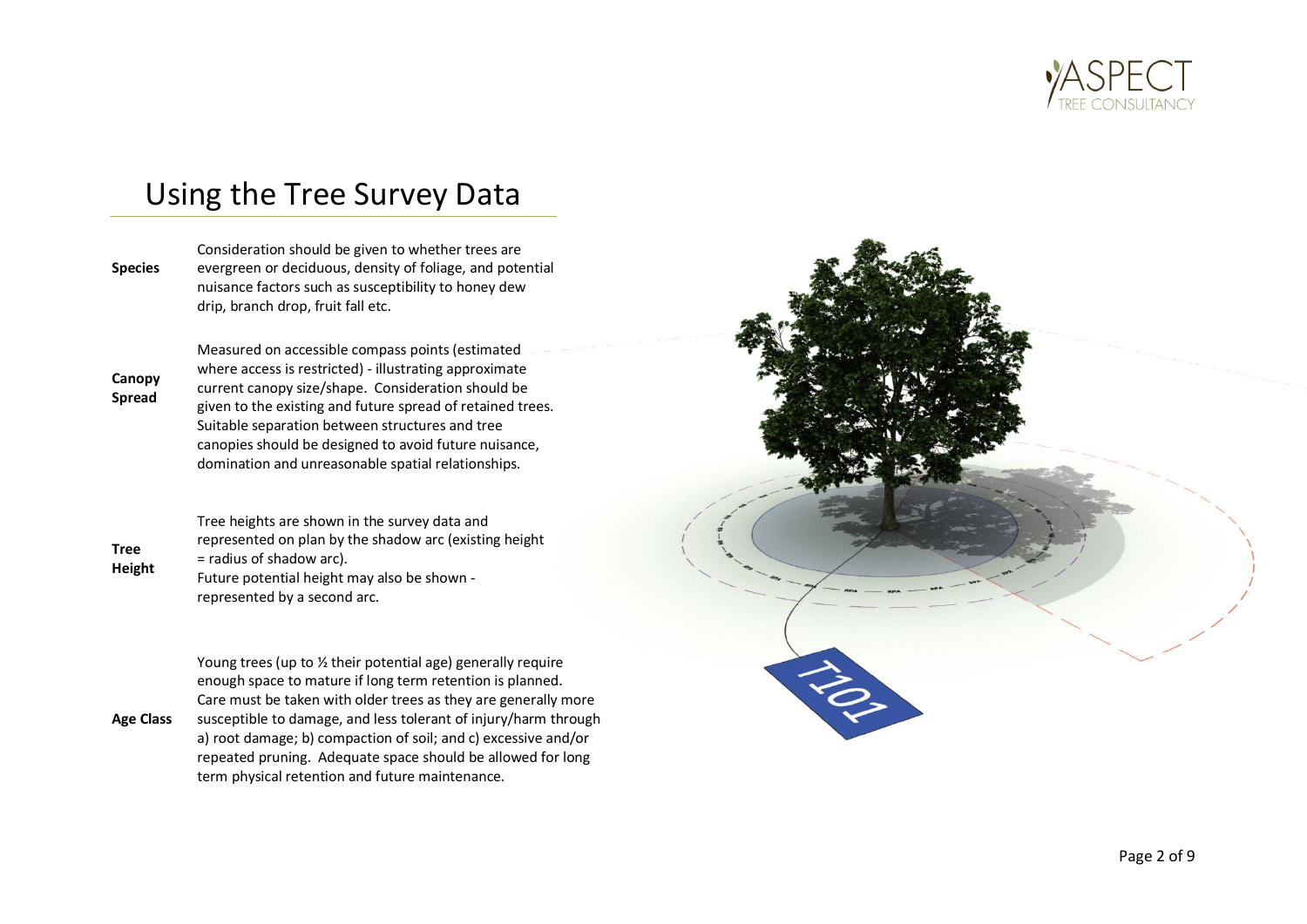

**Root**  Radial **Root Protection Areas** assume a circular area of rooting - calculated in accordance with BS5837:2012.

**Protection**  RPAs represent minimum soil rooting area required to sustain the tree (capped at 707 $m^2$ ).

**Area - RPA** RPAs may have been modified to reflect actual site conditions and may not be shown as circular on accompanying plans. Incursion into the RPA during any part of the investigation, demolition, design & construction phases of the project will require specialist arboricultural input.

Early assessment of impact will facilitate the process and avoid abortive design works.

The RPA is circular by default - any deviation from this must be supported with professional arboricultural assessment.

**Shadow Arc** A construct of BS5837 illustrating the general nature & influence where trees might obstruct **direct sunlight**.

> The shadow arc represents the most significant area affected by obstruction of sunlight averaged over the year. It is not intended to be definitive and requires an amount of interpretation – it is a good starting point.

Where habitable buildings or useable amenity space are planned within the shadow arc areas it is recommended that further analysis is undertaken using Aspect's tailored software to assess the actual implications.

The shadow arc is not a representation of the absence of skylight/daylight and does not take into account the natural transmissivity of the trees crown

– this varies depending on the species etc. The internal layout, use of buildings and the arrangement of windows is also important. Heavy or prolonged shadowing (effects will be exemplified where trees form groups) of main living areas may be inadvisable whilst the shadowing of side elevations and ancillary rooms may be insignificant.

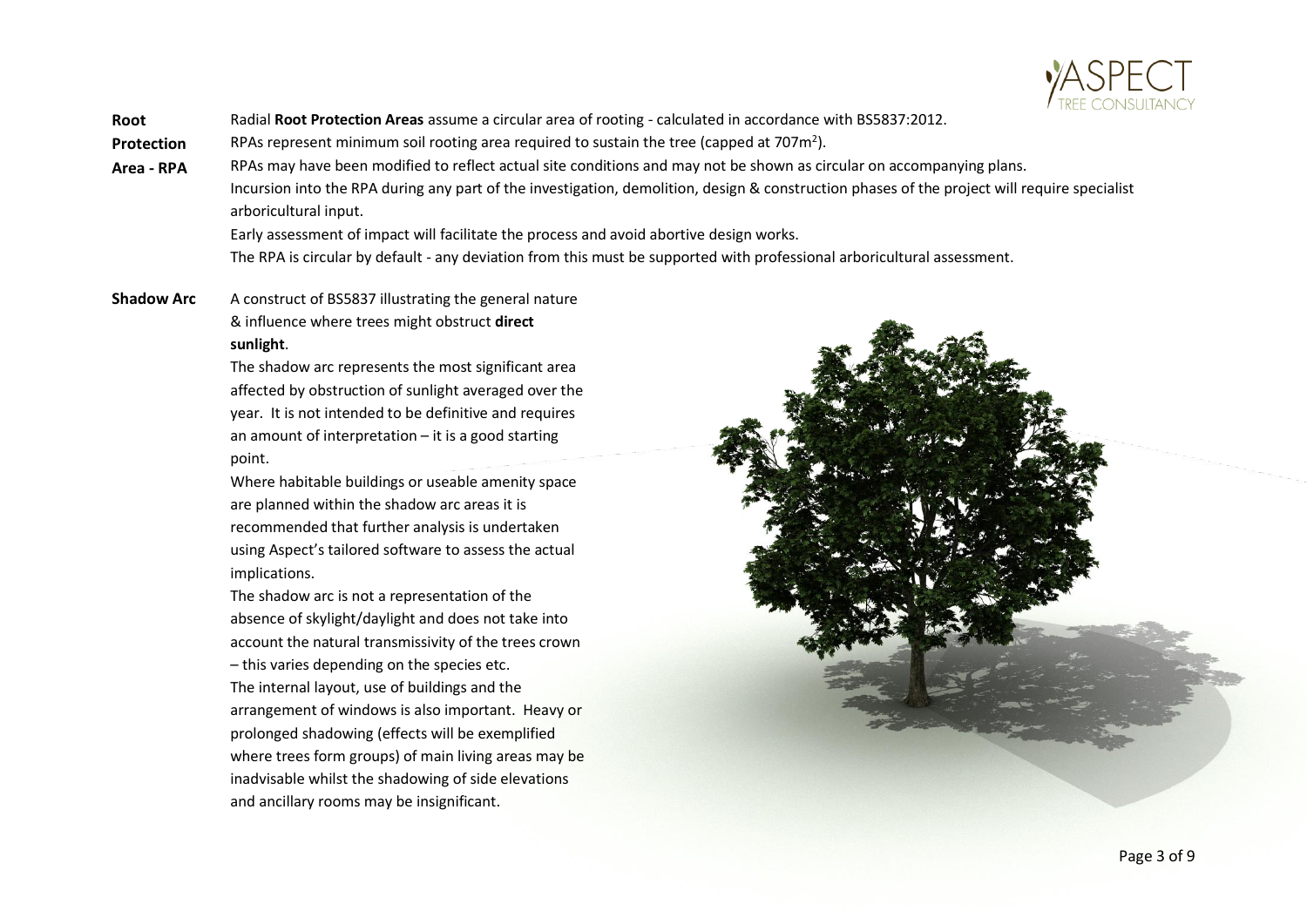

### **Demolition, Design & Construction Issues**

When planning investigations, demolition, design & construction, layouts and configuring buildings it is important to consider the following against potential negative impacts on retained trees: Investigations (archaeological trenches); Construction space required to build the scheme; location of services/utilities; Highway visibility requirements; hard surfacing (a maximum of 20% coverage of previously undisturbed RPA may be acceptable – further specialist advice should be sought); and other infrastructure provisions such as substations, refuse stores, lighting, signage, satellite dishes and CCTV sightlines. Trees can effect and be affected by many aspects of site operations, during the conception and design process the project arboriculturist should be involved in the on-going review of layout, architectural, engineering and landscape drawings.

**Proximity of trees to structures<sup>1</sup>** : The default position should be that structures are located outside the RPAs of trees to be retained. However, where there is an overriding justification for construction in the RPA, technical solutions might be available that prevent damage to trees. Account should be taken of the proposed orientation and aspect of new buildings, the type of building, its use and location relative to the tree, and the species attributes of the tree. Buildings, footpaths and hard-standing areas should be designed with due consideration to the proximity of retained trees, especially in terms of their foliage, flowering and fruiting habits. Where conflicts might arise, detailed design should address these issues.

- **Planning Applications** Local Authorities have a **statutory duty** to consider the protection and planting of trees when granting planning permission for proposed development. The potential effect of development on trees, whether statutorily protected (e.g. by TPO/Con Area) or not, is a material consideration that is taken into account in dealing with planning applications. Consideration should be given to:
	- Legal designations e.g. Tree Preservation Orders / Conservation Areas
	- Planning policy National policy (NPPF) / Regional / Local
	- Guidance and best practice: BS8545:2014, **BS5837:2012**, BS4428:1989, NHBC Chapter 4.2, BRE CP75/75, BRE 209.

The level of arboricultural information required for planning may depend on the particular LPA or the type of application being made.

**<sup>1</sup>** Structure is defined in **BS5837:2012** as any manufactured object e.g. building, carriageway, path, wall, service run, and built or excavated earthwork.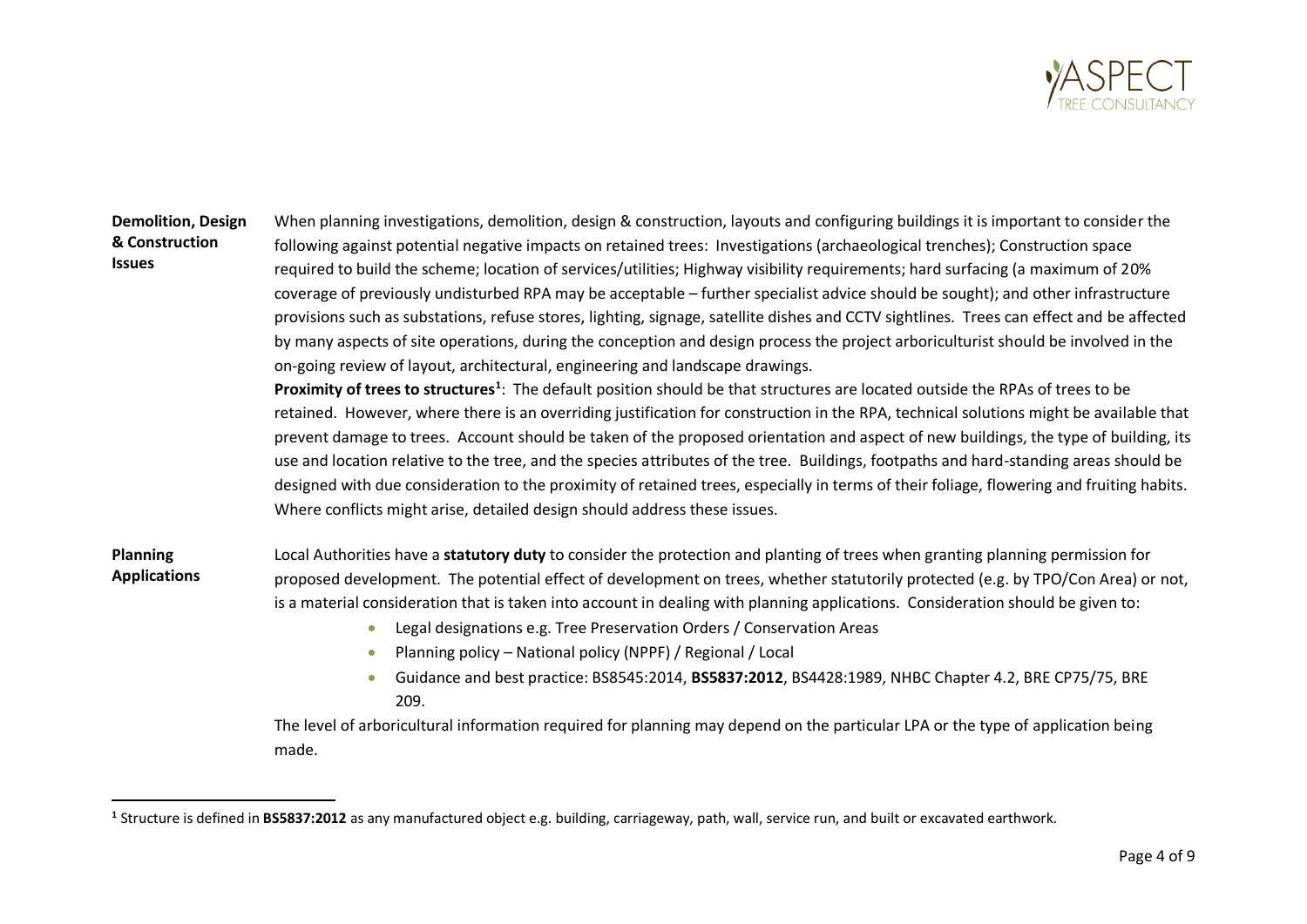

**BS5837:2012** provides the following guidance relating to levels of information required for planning:

#### **DELIVERY OF TREE-RELATED INFORMATION INTO THE PLANNING SYSTEM: ARBORICULTURAL IMPACT ASSESSMENT**

| <b>Stage</b>                                          | <b>Minimum detail</b>                                                                                                                                                                                                                                                  | <b>Additional information</b>                                                                                                                                                                                                   |
|-------------------------------------------------------|------------------------------------------------------------------------------------------------------------------------------------------------------------------------------------------------------------------------------------------------------------------------|---------------------------------------------------------------------------------------------------------------------------------------------------------------------------------------------------------------------------------|
| Pre-<br>application                                   | • Tree survey.                                                                                                                                                                                                                                                         | • Tree retention/removal plan -<br>draft.                                                                                                                                                                                       |
| Planning<br>application                               | • Tree survey.<br>• Tree retention/removal plan<br>(final).<br>• Retained trees and RPAs shown<br>on proposed layout<br>• Strategic hard and soft landscape<br>design, including species and<br>location of new tree planting<br>· Arboricultural impact<br>assessment | • Existing & proposed levels.<br>• Tree protection plan (TPP).<br>• Arboricultural method statement<br>(heads of terms).<br>• Details for all special engineering<br>within the RPA and other<br>relevant construction details. |
| <b>Reserved</b><br>matters/<br>planning<br>conditions | • Alignment of utilities (including<br>drainage), where inside the RPA<br>or where installed using a<br>trenchless method.<br>• Dimensioned TPP & Detailed<br>AMS.<br>• Schedule of works to retained<br>trees.<br>• Detailed hard/soft landscape<br>design.           | • Arboricultural site monitoring<br>schedule.<br>• Tree and landscape management<br>plan.<br>• Post construction remedial<br>works.<br>• Landscape maintenance<br>schedule.                                                     |

# **(INFORMATION REQUIRED):**

- Evaluation: Impact of tree losses.
- Effect of construction on amenity value.
- Shadow influence on dwellings/buildings/amenity space.
- End use of space near retained trees risk assessment.
- Designations: Tree Preservation Orders / Conservation Areas.
- Potential incompatibilities between layout and retained trees.
- Potential for new planting to provide mitigation for any losses.
- Canopy protection during construction (extension of RPA).
- Pruning works to facilitate development.
- Future pressure for tree removal.
- Direct & Indirect Damage.
- Proximity of trees to structures.
- Excavations or changes in ground levels near retained trees.
- Installation of hard surfacing in RPAs.
- Infrastructure requirements services etc.
- Removal of existing structures and hard surfacing.
- Construction: access, working space, storage of materials/topsoil.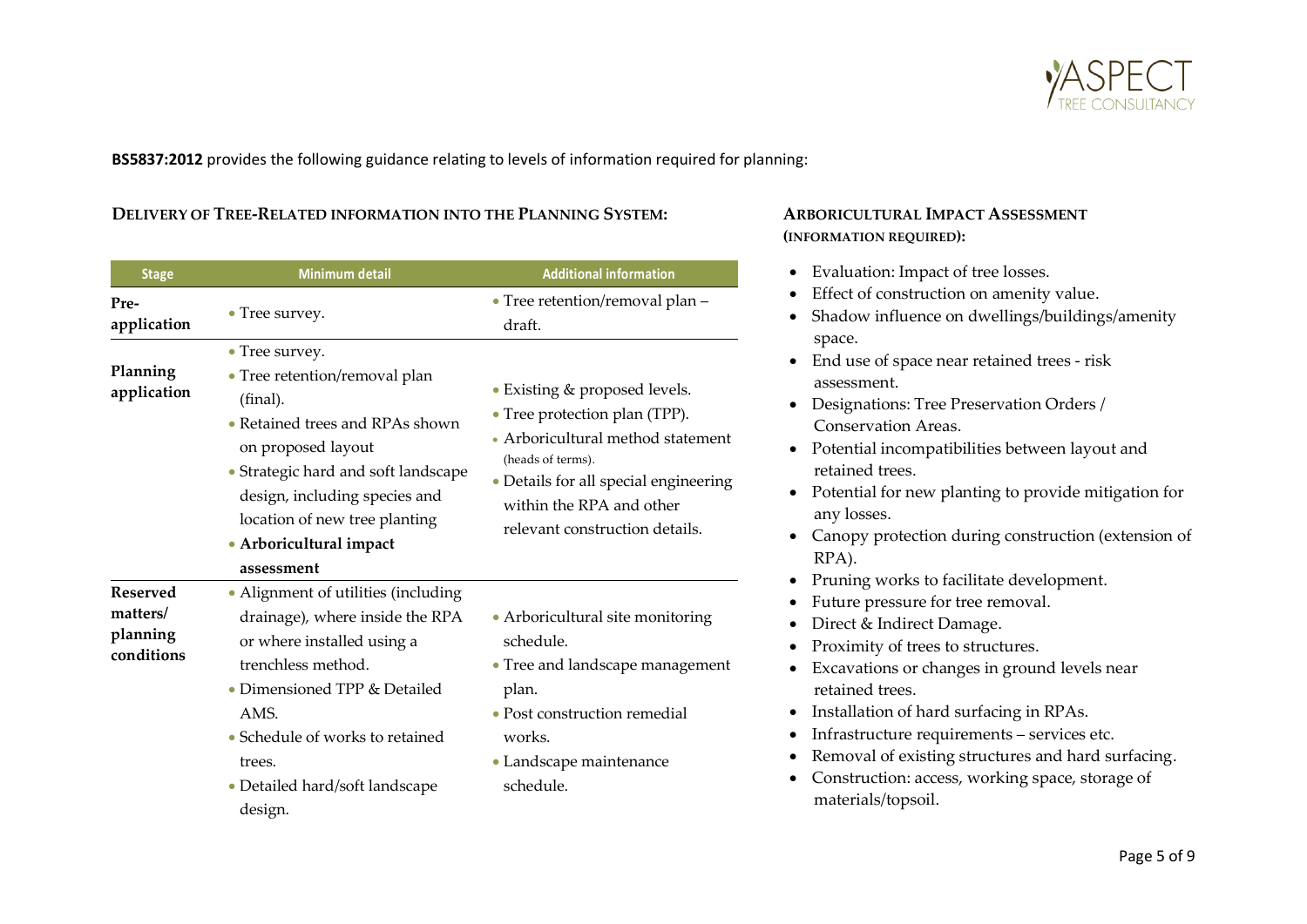

### BS5837:2012 - CASCADE CHART FOR TREE QUALITY ASSESSMENT

| <b>Category and definition</b>                                                                                                                                                  | Identification on<br><b>Criteria</b><br>plan                                                                                                                                                                                                                                                                                                                                                                                                                                                                                                                                                                                                                                                                                |                                                                                                                                                                                                                                                                                  |                                                                                                                                                 |                           |  |  |  |  |  |  |
|---------------------------------------------------------------------------------------------------------------------------------------------------------------------------------|-----------------------------------------------------------------------------------------------------------------------------------------------------------------------------------------------------------------------------------------------------------------------------------------------------------------------------------------------------------------------------------------------------------------------------------------------------------------------------------------------------------------------------------------------------------------------------------------------------------------------------------------------------------------------------------------------------------------------------|----------------------------------------------------------------------------------------------------------------------------------------------------------------------------------------------------------------------------------------------------------------------------------|-------------------------------------------------------------------------------------------------------------------------------------------------|---------------------------|--|--|--|--|--|--|
| Category U<br>Those in such a condition that<br>they cannot realistically be<br>retained as living trees in the<br>context of the current land use<br>for longer than 10 years. | . Trees that have a serious, irremediable, structural defect, such that their early loss is expected due to collapse, including those that will become unviable after<br>removal of other U category trees (e.g. where, for whatever reason, the loss of companion shelter cannot be mitigated by pruning)<br>. Trees that are dead or are showing signs of significant, immediate, and irreversible overall decline.<br>• Trees infected with pathogens of significance to the health and/or safety of other trees nearby, or very low quality trees suppressing adjacent trees of better<br>quality<br>. NOTE Category U trees can have existing or potential conservation value which it might be desirable to preserve. |                                                                                                                                                                                                                                                                                  |                                                                                                                                                 |                           |  |  |  |  |  |  |
| <b>Category and definition</b>                                                                                                                                                  | <b>Criteria - Subcategories</b>                                                                                                                                                                                                                                                                                                                                                                                                                                                                                                                                                                                                                                                                                             |                                                                                                                                                                                                                                                                                  |                                                                                                                                                 |                           |  |  |  |  |  |  |
|                                                                                                                                                                                 | 1 Mainly Arboricultural values                                                                                                                                                                                                                                                                                                                                                                                                                                                                                                                                                                                                                                                                                              | 2 Mainly landscape values                                                                                                                                                                                                                                                        | 3 Mainly cultural values                                                                                                                        | Identification on<br>plan |  |  |  |  |  |  |
| Category A<br>Trees of high quality with an<br>estimated remaining life<br>expectancy of at least 40 years                                                                      | Trees that are particularly good examples of their species, especially if<br>rare or unusual, or those that are essential components of groups, or of<br>formal or semi-formal Arboricultural features (e.g. the dominant and/or<br>principal trees within an avenue)                                                                                                                                                                                                                                                                                                                                                                                                                                                       | Trees, groups or woodlands of particular<br>visual importance and/or landscape<br>features.                                                                                                                                                                                      | Trees, groups or woodlands of significant<br>conservation, historical, commemorative or<br>other value (e.g. veteran trees or wood-<br>pasture) | <b>GREEN</b>              |  |  |  |  |  |  |
| Category B<br>Trees of moderate quality with<br>an estimated remaining life<br>expectancy of at least 20 years.                                                                 | Trees that might be included in the high category, but are downgraded<br>because of impaired condition (e.g. presence of remediable defects<br>including unsympathetic past management and storm damage), such<br>that they are unlikely to be suitable for retention for beyond 40 years;<br>or trees lacking the special quality necessary to merit the Category A<br>designation                                                                                                                                                                                                                                                                                                                                         | Trees present in numbers usually growing<br>as groups or woodlands, such that they<br>attract a higher collective rating than they<br>might as individuals; or trees occurring as<br>collectives but situated so as to make little<br>visual contribution to the wider locality. | Trees with material conservation or other<br>cultural benefits                                                                                  | <b>BLUE</b>               |  |  |  |  |  |  |
| Category C<br>Those of low quality and value<br>with an estimated remaining life<br>expectancy of at least 10 years,<br>or young trees with a stem<br>diameter below 150mm      | Unremarkable trees of very limited merit or such impaired condition<br>that they do not qualify in higher categories                                                                                                                                                                                                                                                                                                                                                                                                                                                                                                                                                                                                        | Trees present in groups or woodlands, but<br>without this conferring on them<br>significantly greater landscape value,<br>and/or trees offering low or only<br>temporary screening benefit                                                                                       | Trees with no material conservation or other<br>cultural benefits                                                                               | <b>GREY</b>               |  |  |  |  |  |  |

| <b>Tree Survey - Key</b> |                                                            | <b>Age Class:</b>            |                                                                          | <b>Condition:</b> |                                                  |                                     | Label/Tag Number:                                                                                                                                                                          |  |  |  |  |  |  |  |  |  |  |  |
|--------------------------|------------------------------------------------------------|------------------------------|--------------------------------------------------------------------------|-------------------|--------------------------------------------------|-------------------------------------|--------------------------------------------------------------------------------------------------------------------------------------------------------------------------------------------|--|--|--|--|--|--|--|--|--|--|--|
| HGT:                     | Height in Metres.                                          | NP:                          | New Planting                                                             |                   | $P = Physiological$                              |                                     |                                                                                                                                                                                            |  |  |  |  |  |  |  |  |  |  |  |
| STØ:                     | Stem Diameter in millimetres.                              | Υ:                           | Young (1/5th of life expectancy)                                         | Good              | No significant health problems                   | H:                                  | Hedge                                                                                                                                                                                      |  |  |  |  |  |  |  |  |  |  |  |
| Cr RAD:                  | Estimated average canopy radius to compass points.         | SM:                          | Semi mature (2/5th of life expectancy)                                   | Fair              | Symptoms of ill health that can be remediated    | T:                                  | Off-site tree                                                                                                                                                                              |  |  |  |  |  |  |  |  |  |  |  |
| CH:                      | Estimated height of crown clearance.                       | EM:                          | Early mature (3/5th of life expectancy)                                  | Poor              | Symptoms of ill health that cannot be remediated | TG:                                 | Tree group                                                                                                                                                                                 |  |  |  |  |  |  |  |  |  |  |  |
| BD:                      | Estimated height and direction of lowest branch.           | M:                           | Mature (4/5th beyond life expectancy and declining naturally)            | S = Structural    |                                                  | W:                                  | Woodland                                                                                                                                                                                   |  |  |  |  |  |  |  |  |  |  |  |
| <b>Est Cont:</b>         | Estimated remaining contribution in years.                 | OM:                          | Over Mature (5/5th of life expectancy)                                   | Good              | No significant structural issues                 | Individual on-site tree = no prefix |                                                                                                                                                                                            |  |  |  |  |  |  |  |  |  |  |  |
| Rad RPA:                 | Radial Root Protection Area in metres from stem centre.    | V:                           | Veteran (of great age for its species or possibly of conservation value) | Fair              | Structural issues that can be remediated         |                                     | BS5837 Category (colour coded)                                                                                                                                                             |  |  |  |  |  |  |  |  |  |  |  |
|                          |                                                            |                              |                                                                          | Poor              | Structural issues that cannot be remediated      |                                     |                                                                                                                                                                                            |  |  |  |  |  |  |  |  |  |  |  |
|                          | <b>BS Cat</b> – Category of retention<br><b>U:</b> Removal | <b>A:</b> High quality/value | <b>B:</b> Moderate quality/value<br><b>C:</b> Low quality/value          |                   | e: Estimated                                     |                                     |                                                                                                                                                                                            |  |  |  |  |  |  |  |  |  |  |  |
|                          |                                                            |                              |                                                                          |                   |                                                  |                                     | Notes: Tree measurements up to 10m have been rounded to the nearest half meter. Measurements over 10m are rounded to nearest metre.<br><b>Key Tree</b> Key tree influencing design process |  |  |  |  |  |  |  |  |  |  |  |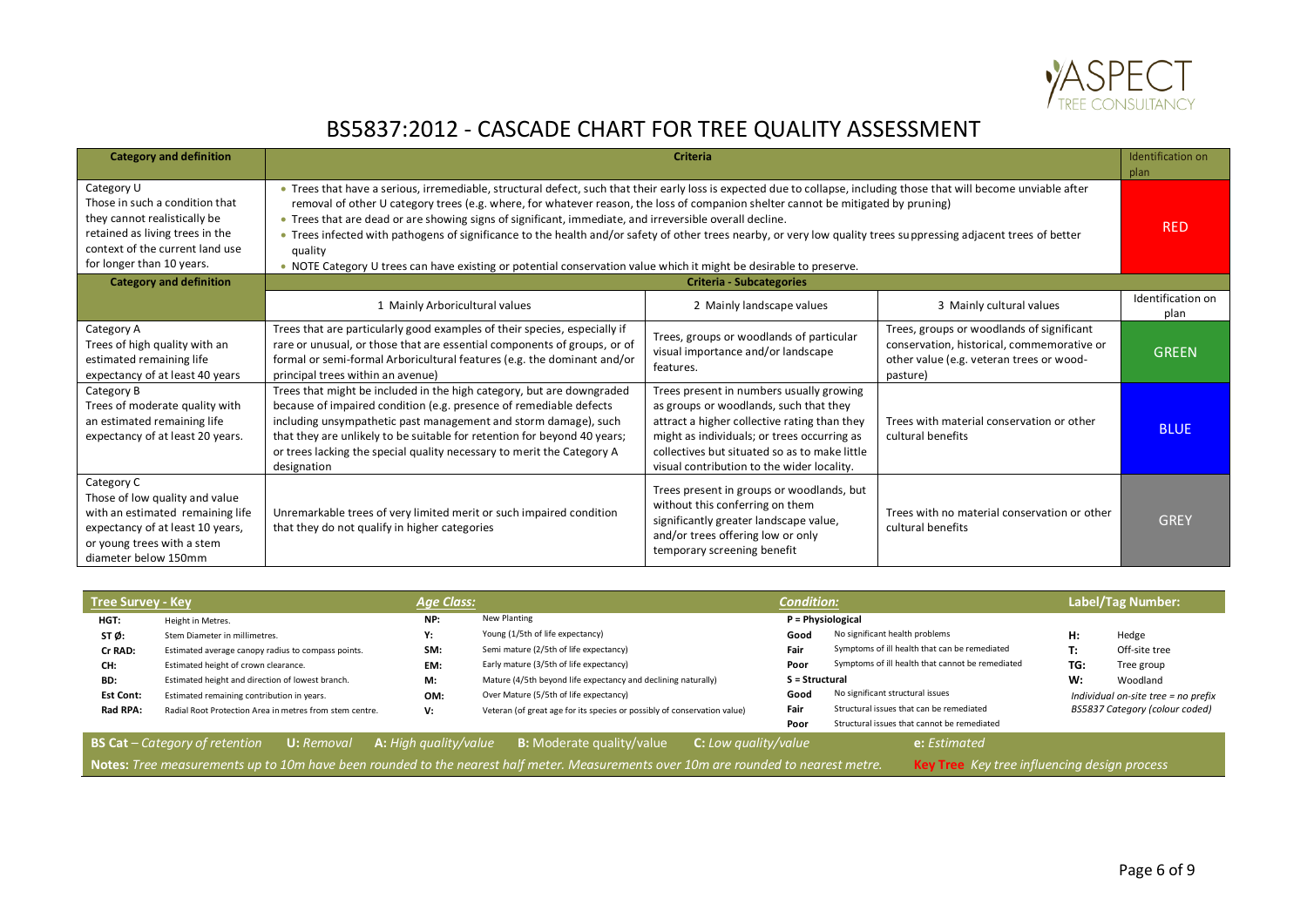### ASPECT: SITE SURVEY/BS5837:2012 <br>
Honeylands Hospital, PInhoe, Exeter Site Survey: 23.01.2020



| <b>Tree</b>               | <b>Species</b>                                           |            | <b>St</b>          | <b>Cr Rad</b> |     |     |     |                       | <b>Cr</b><br>Hgt |              | Physiological & Structural con'd<br>Observations -ve/+ve                                                                                                                                                                                                                  |             | <b>RPA</b> | <b>BS</b>      |
|---------------------------|----------------------------------------------------------|------------|--------------------|---------------|-----|-----|-----|-----------------------|------------------|--------------|---------------------------------------------------------------------------------------------------------------------------------------------------------------------------------------------------------------------------------------------------------------------------|-------------|------------|----------------|
| Ref                       |                                                          | <b>HGT</b> | Ø                  | $\mathbf N$   | E.  | S.  | W   | <b>B</b> <sub>D</sub> | $C_{H}$          | <b>class</b> | <b>Preliminary Management Recommendations</b>                                                                                                                                                                                                                             | <b>Cont</b> |            | Cat            |
| <b>Key</b><br><b>Tree</b> | <b>Common Yew</b><br><b>Taxus baccata</b>                | 13.0       | 650<br>650         | 6e            | 6.0 | 6.0 | 6.0 | 2.0<br>East           | 1.8              | M            | P: Good<br>S: Good<br>Rooting restricted to N by retaining wall and highway.<br>$\bullet$<br>Key tree.<br>$\bullet$<br>Restricted access to tree.<br>$\bullet$<br>Potential for tree to damage boundary retaining wall over time, due to<br>$\bullet$<br>trunk expansion. | $40+$       | 11.1       | A2             |
| $\overline{2}$            | <b>Lawson Cypress</b><br>Chamaecyparis<br>lawsoniana     | 8.0        | 500                | 3.0           | 3.0 | 3.0 | 3.0 | $\mathbf 0$           | 0.0              | EM           | P: Good<br>S: Fair<br>Multi stemmed tree.<br>$\bullet$                                                                                                                                                                                                                    | $20+$       | 6.0        | <b>B1</b>      |
| $\overline{\mathbf{3}}$   | Japanese<br>redwood<br>Cryptomeria<br>japonica 'Elegans' | 7.0        | 350                | 2.5           | 2.5 | 3.0 | 2.0 | $\Omega$              | 0.0              | EM           | P: Good<br>S: Fair<br>Growing with a lean E.<br>$\bullet$<br>Restricted access to tree due to density of foliage growth around base.<br>$\bullet$                                                                                                                         | $10 - 20$   | 4.2        | C <sub>2</sub> |
| $\overline{4}$            | <b>Common Walnut</b><br>Juglans regia                    | 6.0        | 7575<br>7575<br>75 | 2.5           | 2.5 | 2.5 | 2.5 | 0.25                  | 0.25             | SM           | P: Good<br>S: Fair<br>Coppice regrowth from felled tree.<br>$\bullet$                                                                                                                                                                                                     | 10-20       | 2.1        | C <sub>1</sub> |
| 5                         | <b>Western Red</b><br>Cedar<br>Thuja plicata             | 18.0       | 750                | 4.0           | 5.0 | 5.0 | 5.0 | 3.0                   | 2.0              | M            | P: Fair<br>S: Good<br>Thin crown with foliage density 50% of normal. Crown declined since<br>٠<br>2018. Category reduced to C due to decline.                                                                                                                             | $10 - 20$   | 9.0        | C <sub>1</sub> |
| 6                         | <b>Sweet Chestnut</b><br>Castanea sativa                 | 11.0       | 350                | 1e            | 4e  | 6.0 | 4.0 | 3.0                   | 2.0              | SM           | P: Good<br>S: Fair<br>Included branch unions at 3m.<br>$\bullet$<br>Growth suppressed north.<br>$\bullet$                                                                                                                                                                 | $10 - 20$   | 4.2        | C <sub>2</sub> |
| $\overline{7}$            | <b>London Plane</b><br>Planatus x hispanica              | 15.0       | 460                | 7.5           | 8.0 | 7.5 | 8.0 | 3.5<br>South-<br>West | 2.0              | EM           | P: Good<br>S: Good<br>High future growth potential.<br>$\bullet$                                                                                                                                                                                                          | $40+$       | 5.4        | A1             |
| 8                         | Serbian spruce<br>Picea omorika                          | 11.0       | 290                | 1.5           | 1.5 | 1.5 | 1.5 | $\mathbf 0$           | 0.0              | EM           | P: Good<br>S: Good<br>Fruiting body of Phaeoulus on root E 0.5m from trunk. No significant<br>٠<br>decay evident in primary roots visible at ground level.<br>Not Plotted on Topo.<br>$\bullet$                                                                           | $20+$       | 3.6        | <b>B1</b>      |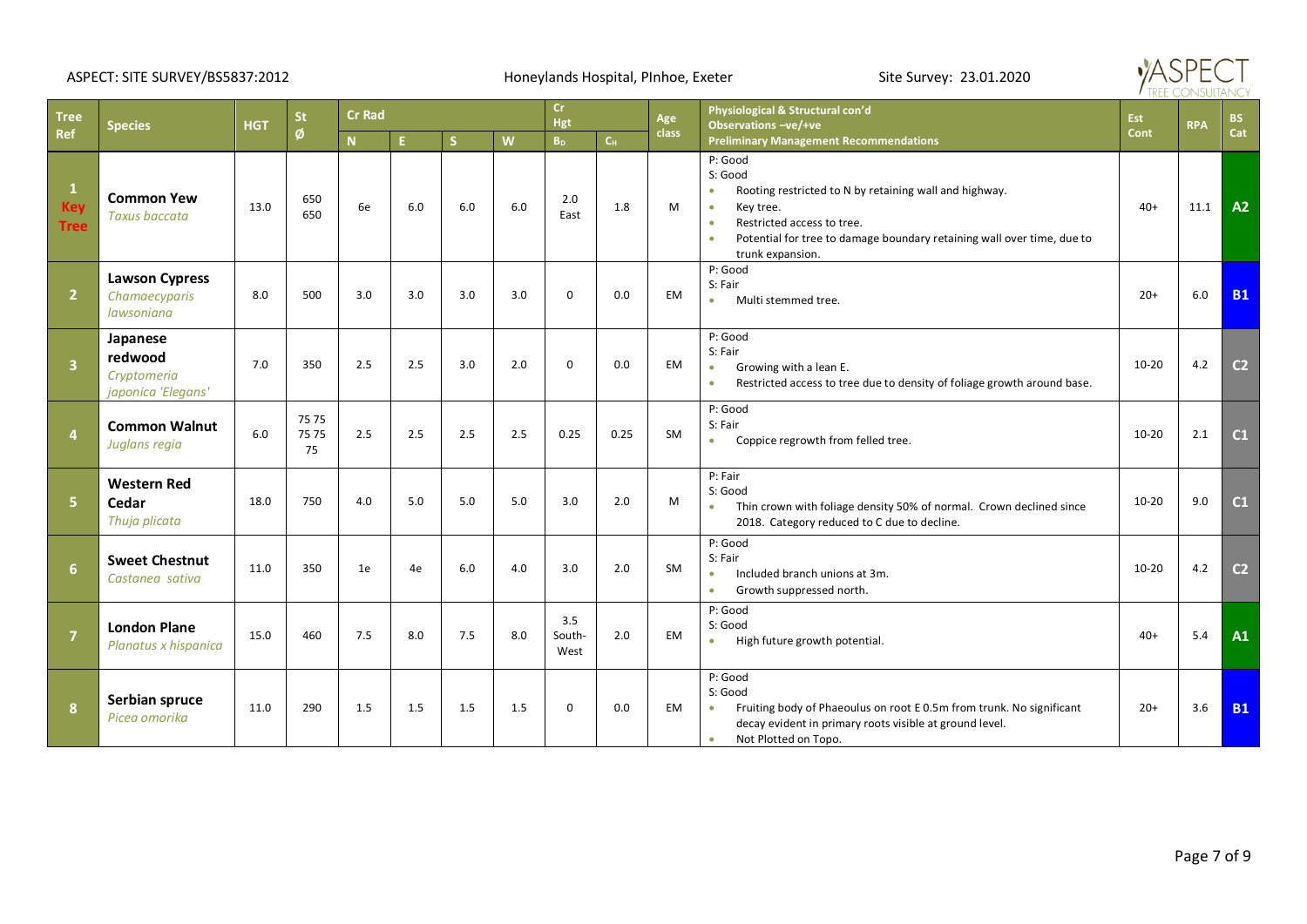### ASPECT: SITE SURVEY/BS5837:2012 <br>
Honeylands Hospital, PInhoe, Exeter Site Survey: 23.01.2020



| <b>Tree</b>                            | <b>HGT</b><br><b>Species</b>                              |                | <b>St</b> | <b>Cr Rad</b>     |                   |                         |                   |                           | <b>Cr</b><br>Hgt          |              | Physiological & Structural con'd<br>Observations -ve/+ve                                                                                                                                                                        | Est       | <b>RPA</b> | BS             |
|----------------------------------------|-----------------------------------------------------------|----------------|-----------|-------------------|-------------------|-------------------------|-------------------|---------------------------|---------------------------|--------------|---------------------------------------------------------------------------------------------------------------------------------------------------------------------------------------------------------------------------------|-----------|------------|----------------|
| Ref                                    |                                                           |                | Ø         | N                 | E.                | $\overline{\mathsf{S}}$ | W                 | $\mathbf{B}_{\mathrm{D}}$ | $\mathsf{C}_{\mathsf{H}}$ | <b>class</b> | <b>Preliminary Management Recommendations</b>                                                                                                                                                                                   | Cont      |            | Cat            |
| 9                                      | <b>Holly</b><br>Ilex aquifolium                           | 7.0            | 300       | 1.5               | 3.0               | 4.0                     | 3.0               | 2.0                       | 1.0                       | M            | P: Fair<br>S: Good<br>Variegated variety.<br>$\bullet$<br>Close to corner of building with crown touching walls.<br>$\bullet$<br>Dieback in outer crown - showing signs of a declining physiological<br>$\bullet$<br>condition. | $10+$     | 3.6        | C1             |
| <b>10</b><br><b>Key</b><br><b>Tree</b> | <b>Sweet Chestnut</b><br>Castanea sativa                  | 19.0           | 1250      | 8.5               | 7.5               | 8.5                     | 11.0              | 4.0<br>South-<br>West     | 1.8                       | M            | P: Good<br>S: Good<br>Aged tree. Locally notable.<br>٠<br>Key tree.<br>$\bullet$<br>Numerous pruning wounds on lower trunk - with no decay evident.<br>$\bullet$<br>Minor deadwood present in crown.<br>٠                       | $40+$     | 15.0       | A3             |
| 11                                     | <b>Horse Chestnut</b><br><b>Aesculus</b><br>hippocastanum | 10.0           | 740       | 6.0               | 5.0               | 6.0                     | 5.0               | 2.0<br>North-<br>West     | 1.5                       | M            | P: Fair<br>S: Fair<br>Structurally weak unions throughout crown.<br>$\bullet$<br>Strips of dead bark on all major limbs and on main trunk. Exudation on<br>$\bullet$<br>trunk, indicating Phytophthora infection.               | $10 - 20$ | 9.0        | C1             |
| 12                                     | <b>Silver Birch</b><br>Betula pendula                     | 10.0           | 400       | 5.0               | 5.0               | 5.0                     | 5.0               | 2.0<br>North              | 1.0                       | M            | P: Good<br>S: Good<br>ä                                                                                                                                                                                                         | $20+$     | 4.8        | <b>B1</b>      |
| TG1                                    | <b>Mixed - Tree</b><br>group<br>Mixed - Tree group        | 12.5           | 400       | See<br><b>TCP</b> | See<br><b>TCP</b> | See<br><b>TCP</b>       | See<br><b>TCP</b> | 1.5                       | 1.5                       | <b>EM</b>    | P: Good<br>S: Good<br>Located off site.<br>٠<br>2 x oak 1 x birch 1x cherry.<br>$\bullet$<br>Significant future growth potential.<br>$\bullet$<br>Not Plotted on Topo.<br>٠                                                     | $40+$     | 4.8        | <b>B2</b>      |
| O/T1                                   | <b>Norway Maple</b><br>Acer platanoides                   | $\overline{7}$ | 200       | 3e                | 3e                | 3e                      | 3e                | 2.0                       | 22.0                      | <b>SM</b>    | P: Good<br>S: Fair<br>Weak fork at 1.5m.<br>$\bullet$                                                                                                                                                                           | $20+$     | 2.4        | C <sub>2</sub> |
| O/T2<br><b>Key</b><br><b>Tree</b>      | <b>Deodar Cedar</b><br>Cedrus deodara                     | 20             | 1500      | See<br><b>TCP</b> | See<br><b>TCP</b> | See<br><b>TCP</b>       | See<br><b>TCP</b> | 3.0<br>South-<br>West     | 0.5                       | M            | P: Good<br>S: Good<br>Large tree dominating corner of site.<br>$\bullet$<br>Not Plotted on Topo.<br>٠                                                                                                                           | $40+$     | 15.0       | A1             |
| O/T3                                   | <b>Field Maple</b><br>Acer campestre                      | 12             | 550       | 5.5e              | 7.0               | 6.5e                    | 5e                | 3.0                       | 3.0                       | M            | P: Good<br>S: Good<br>Located in adjacent garden.<br>$\bullet$<br>Not Plotted on Topo.<br>$\bullet$<br>Restricted access to tree.<br>۰                                                                                          | $40+$     | 6.6        | <b>B1</b>      |